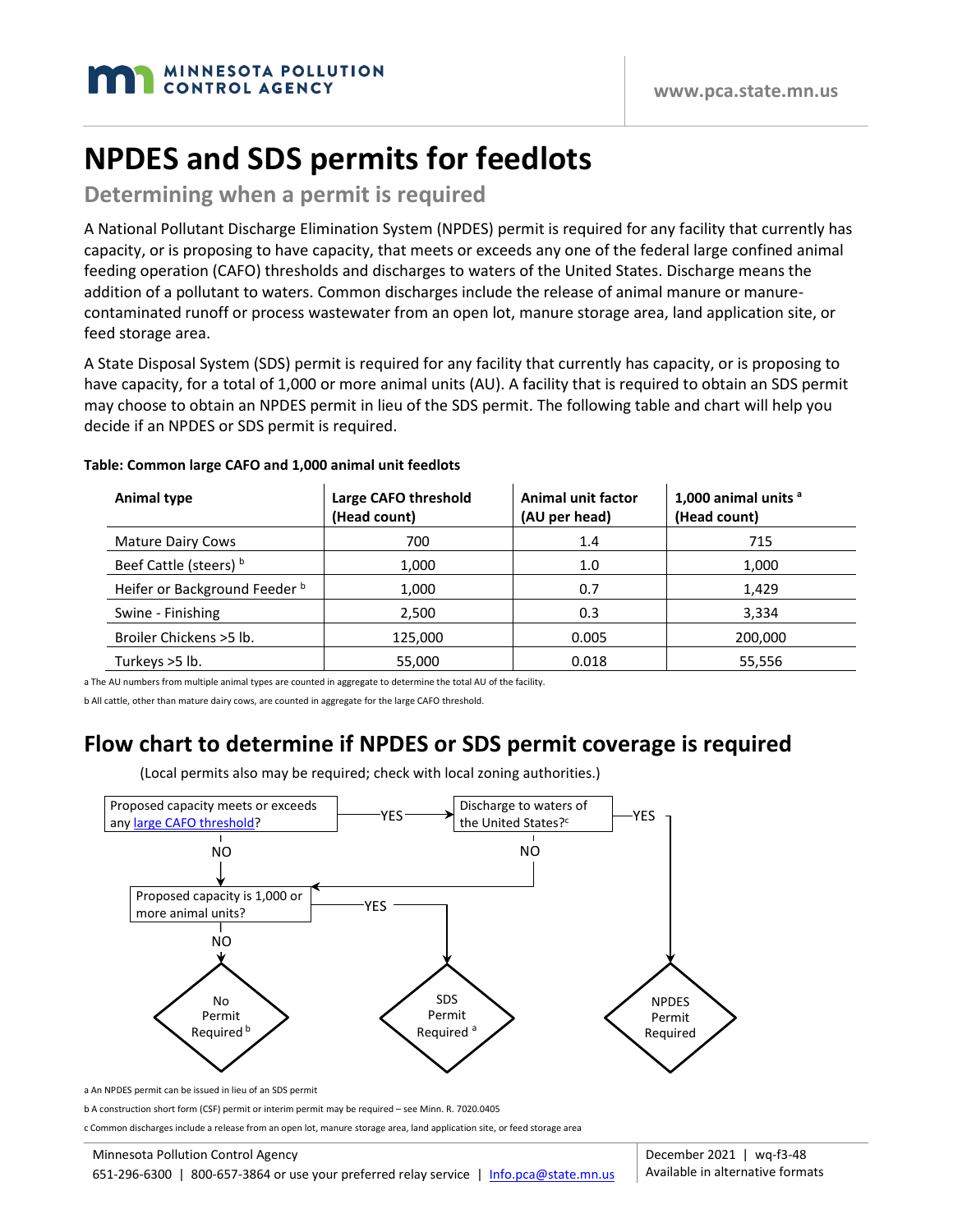## **Comparison of NPDES and SDS permits**

### **Similarities**

In general, NPDES and SDS permits have similar construction, operation, and maintenance permit conditions. They also have similar application processing procedures, including:

- Thirty day public notice required prior to issuance and major modifications.
- Permit modification for substantial changes to a Manure Management Plan (MMP) including:
	- The addition of new acreage to the MMP;
	- The addition of any crop, and its corresponding rates of application for nitrogen and phosphorus, not included in the methodology portion of the MMP;
	- The addition of application methods not accounted for in the methodology portion of the MMP;
	- Changes to the methodology portion of the MMP that will result in an increase to the maximum field-specific annual rates for nitrogen and phosphorus derived from all sources for each crop, or;
	- Changes in handling, storage, or treatment of manure that affects rates of application.
- Permit application fees and annual fees as outlined in the chart below:

|                                            | <b>General permit</b> | Individual permit |
|--------------------------------------------|-----------------------|-------------------|
| <i><b>Issuance</b></i>                     | \$620                 | \$1,860           |
| Re-issuance (no changes to the facility)   | \$620                 | \$620             |
| Major and minor modifications <sup>a</sup> | \$620                 | \$1,860           |
| Substantial MMP modifications <sup>a</sup> | \$620                 | \$1,860           |
| Annual permit fee                          | \$345                 | \$1,230           |

a See *[Modification of NPDES and SDS Feedlot Permits](https://www.pca.state.mn.us/sites/default/files/wq-f3-49.pdf)* for more information about major, minor, and MMP modifications

#### **Differences**

#### **NPDES permit:**

- Contains both state and federal requirements for construction, operation, and maintenance
- Issued for a 5-year term
- Authorizes a discharge to waters of the United States due to excessive rainfall events
- Compliance with the permit assures that a discharge related to land application activities will qualify for the agricultural stormwater exemption afforded within federal rule.
- Separate NPDES construction stormwater permit coverage is not required.
	- Stormwater requirements are included within feedlot permit. (no additional fee)
- 14-day public notice required for substantial MMP changes
- Requires nitrogen BMPS for manure application October 1 – October 15
- Requires planting of a cover crop when manure is applied in September
- Prohibits manure application in March when soils are frozen or snow covered

#### **SDS permit:**

- Contains only state requirements for construction, operation, and maintenance
- Issued for a 10-year term
- No discharge to waters of the United States in any circumstance
- No assurance that a discharge related to land application activities will qualify for the agricultural stormwater exemption afforded within federal rule.
- NPDES construction stormwater permit required for disturbance of five or more acres.
	- Separate permit application and application fee required.
	- For construction that disturbs less than five acres the permittee is automatically granted coverage under the general NPDES stormwater permit and must follow all applicable requirements.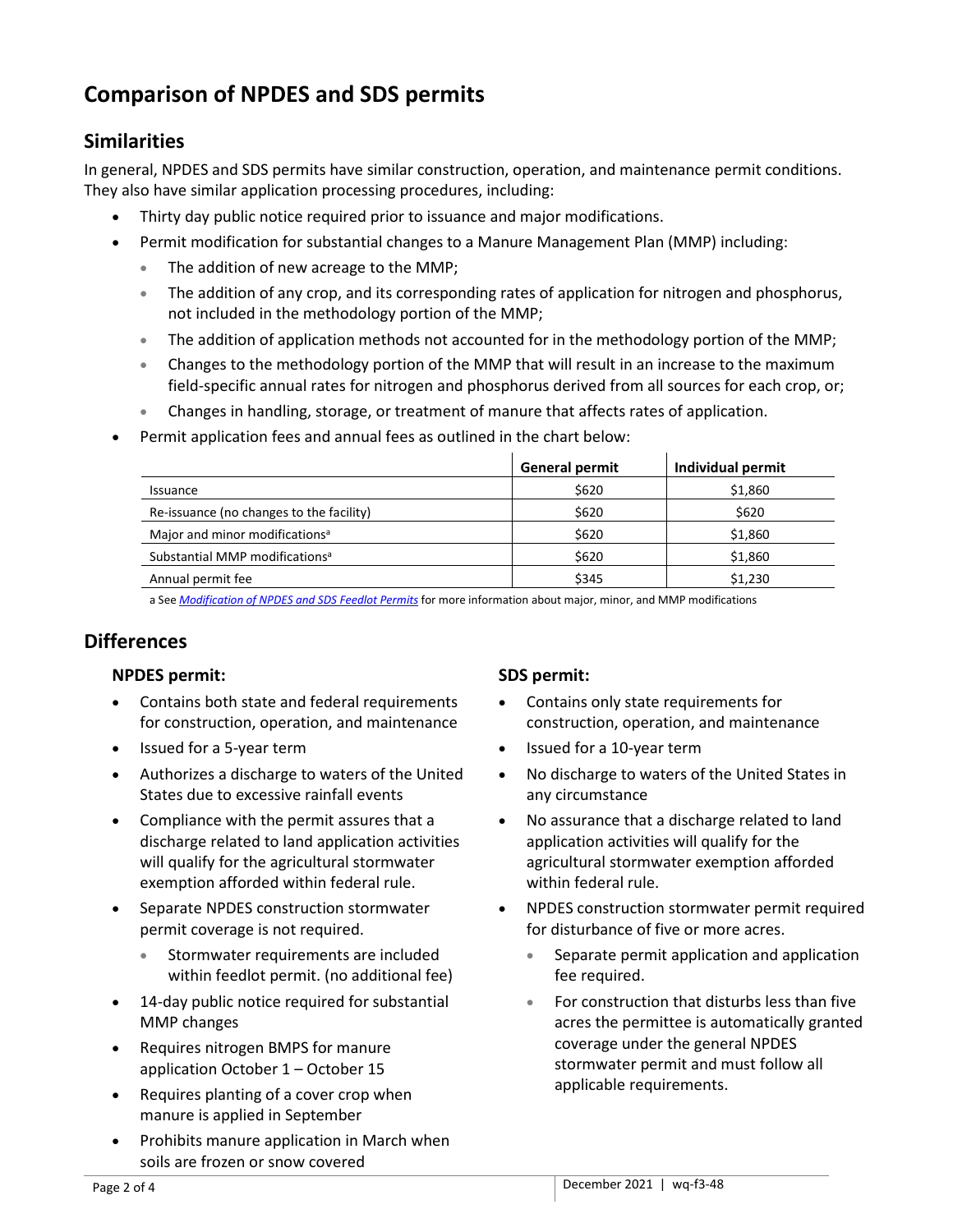### **Why choose an NPDES permit when not required**

The owner of a large CAFO should consider maintaining coverage under an NPDES permit even when not required as the NPDES permit offers some considerable benefits.

- An NPDES permit contains all necessary requirements to allow the owner to qualify for an exemption (agricultural stormwater) within federal law for any discharges related to land application activities.
	- An owner of a large CAFO that does not obtain an NPDES permit will be responsible for determining and ensuring with proper documentation that the facility qualifies for this exemption.
- An NPDES permit offers protection from citizen lawsuits under the Clean Water Act.
	- An owner of a large CAFO that does not obtain an NPDES permit would be subject to citizen lawsuits in response to a discharge to water of the United States under any circumstances, including those instances related to chronic or extreme rainfall events. Additionally the owner would also be subject to legal action for failure to obtain a permit to authorize the discharge.
- An NPDES permit eliminates confusion between waters of the United States and waters of the State
	- An SDS permit does not authorize discharge to waters of the United States under any circumstances.
	- An NPDES permit allows discharges resulting from chronic rainfall events or runoff from a field that has received manure are allowed regardless if the discharge is to waters of the United States or waters of the State. This eliminates any potential confusion between the two types of waters.
- A NPDES permit for feedlots with 1,000 or more AU does not increase annual permit fees.
	- Feedlots with 1,000 or more AU that do not obtain an NPDES permit are still required to comply with the federal effluent limitations, including the requirement that the feedlot be designed and operated to contain all manure, litter, and process wastewater including the runoff and direct precipitation from a 25-year, 24-hour rainfall event.
	- Given the identical discharge standards, the NPDES permit provides the aforementioned benefits without an increase in annual permit fees, compared to the SDS permit.

### **Options for sites that need to re-apply for NPDES or SDS permit coverage**

Owners of existing feedlots with NPDES or SDS permit coverage may desire to change the type of permit coverage they maintain or even terminate permit coverage when it comes time to re-apply for continued NPDES or SDS permit coverage.

### **Neither NPDES nor SDS permit required**

When neither NPDES nor SDS permit coverage is required, the owner may terminate their permit using the online notification of permit termination service at: [https://rsp.pca.state.mn.us/.](https://rsp.pca.state.mn.us/) A termination request is required even if permit coverage has expired, otherwise the MPCA may continue to contact you about your expired permit coverage.

### **Maintain the same type of permit coverage**

When the owner desires to maintain the same type of permit coverage, the owner will simply need to re-apply for the same type of permit coverage 180 days prior to expiration of their current permit coverage. All NPDES and SDS permit actions are required to use the online feedlot permit application service: [https://webapp.pca.state.mn.us/services/login/.](https://webapp.pca.state.mn.us/services/login/)

### **Convert permit coverage from NPDES to SDS or vice-versa**

The owner can apply for issuance of the desired permit at any time; however this most commonly occurs when the owner is required to re-apply for either NPDES or SDS permit coverage. The owner can simply apply for the type of permit they desire to switch to and upon issuance of the new type of permit coverage the previous type of permit coverage will automatically be terminated. All NPDES and SDS permit actions are required to use the online feedlot permit application service: [https://webapp.pca.state.mn.us/services/login/.](https://webapp.pca.state.mn.us/services/login/)